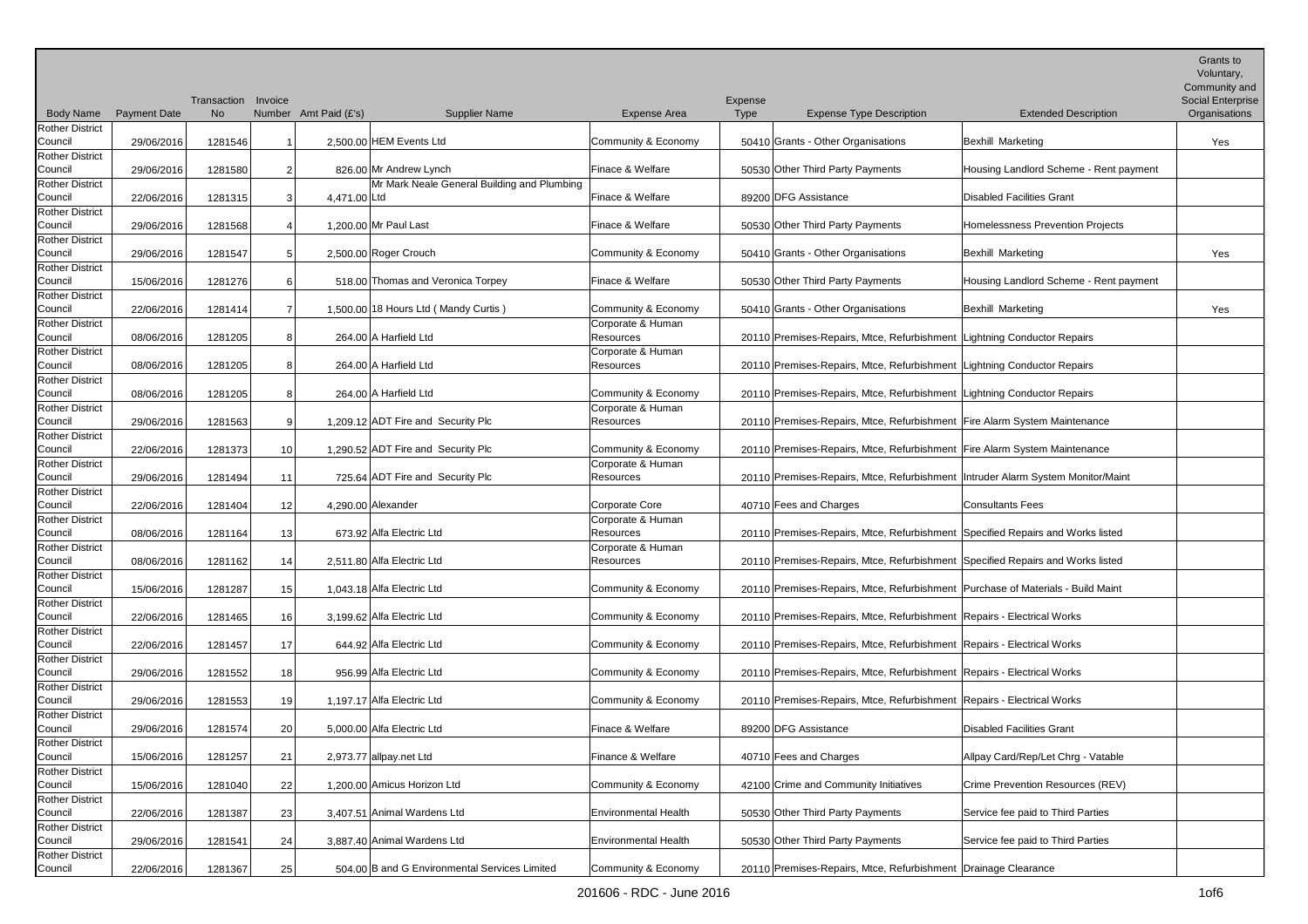| <b>Body Name</b>                  | <b>Payment Date</b> | Transaction Invoice<br><b>No</b> |    | Number Amt Paid (£'s)<br><b>Supplier Name</b>                       | <b>Expense Area</b>                | Expense<br><b>Type</b> | <b>Expense Type Description</b>                                                | <b>Extended Description</b>         | Grants to<br>Voluntary,<br>Community and<br><b>Social Enterprise</b><br>Organisations |
|-----------------------------------|---------------------|----------------------------------|----|---------------------------------------------------------------------|------------------------------------|------------------------|--------------------------------------------------------------------------------|-------------------------------------|---------------------------------------------------------------------------------------|
| <b>Rother District</b>            |                     |                                  |    |                                                                     |                                    |                        |                                                                                |                                     |                                                                                       |
| Council                           | 15/06/2016          | 1281272                          | 26 | 8,142.00 Bathe in Safety                                            | Finace & Welfare                   |                        | 89200 DFG Assistance                                                           | <b>Disabled Facilities Grant</b>    |                                                                                       |
| <b>Rother District</b><br>Council | 08/06/2016          | 1281146                          | 27 | 1,146.00 Bexhill Funeral Service                                    | Community & Economy                |                        | 40710 Fees and Charges                                                         | Parks- Public Health Burials        |                                                                                       |
| <b>Rother District</b><br>Council | 22/06/2016          | 1281403                          | 28 | 500.00 Bexhill Town Forum                                           | Finance & Welfare                  |                        | 50410 Grants - Other Organisations                                             | Bexhill Town Forum                  | Yes                                                                                   |
| <b>Rother District</b><br>Council | 15/06/2016          | 1281273                          | 29 | 6,000.00 Bill Coney Building and Developments                       | Finace & Welfare                   |                        | 89200 DFG Assistance                                                           | Disabled Facilities Grant           |                                                                                       |
| <b>Rother District</b><br>Council | 22/06/2016          | 1281462                          | 30 | 1,457.95 BT British Telecommunications plc                          | ICT & Customer Services            |                        | 40910 Telephones                                                               | <b>BT-Rental-General</b>            |                                                                                       |
| <b>Rother District</b><br>Council | 29/06/2016          | 1281525                          | 31 | 3,613.20 Cale UK Ltd                                                | Community & Economy                |                        | 40110 Tools & Specialist Equipment                                             | <b>Replacement Ticket Machines</b>  |                                                                                       |
| <b>Rother District</b>            |                     |                                  |    |                                                                     |                                    |                        |                                                                                |                                     |                                                                                       |
| Council<br><b>Rother District</b> | 29/06/2016          | 1281526                          | 32 | 3,613.20 Cale UK Ltd                                                | Community & Economy                |                        | 40110 Tools & Specialist Equipment                                             | <b>Replacement Ticket Machines</b>  |                                                                                       |
| Council                           | 29/06/2016          | 1281485                          | 33 | 839.40 Canon (UK) Ltd                                               | <b>ICT &amp; Customer Services</b> |                        | 41100 Computer Equip Maintenance (IT ONLY) Maintenance re Colourwave Printer   |                                     |                                                                                       |
| <b>Rother District</b><br>Council | 15/06/2016          | 1281249                          | 34 | 734.40 CapacityGRID                                                 | Finance & Welfare                  |                        | 40710 Fees and Charges                                                         | Empty Homes Review (Liberata)       |                                                                                       |
| <b>Rother District</b><br>Council | 29/06/2016          | 1281555                          | 35 | 17,533.80 CapacityGRID                                              | Finance & Welfare                  |                        | 40710 Fees and Charges                                                         | Empty Homes Review (Liberata)       |                                                                                       |
| <b>Rother District</b><br>Council | 29/06/2016          | 1281545                          | 36 | 3.762.00 Capita Business Services Ltd                               | ICT & Customer Services            |                        | 41140 Computer Licences (IT TO BUY ONLY)                                       | Cash Receipting                     |                                                                                       |
| <b>Rother District</b><br>Council | 15/06/2016          | 1281248                          | 37 | 2,970.00 Capita Business Services Ltd                               | Finance & Welfare                  |                        | 40710 Fees and Charges                                                         | Off-site resilience processing      |                                                                                       |
| <b>Rother District</b>            |                     |                                  |    |                                                                     |                                    |                        |                                                                                |                                     |                                                                                       |
| Council<br><b>Rother District</b> | 15/06/2016          | 1281250                          | 38 | 5,849.41 Capita Business Services Ltd                               | Finance & Welfare                  |                        | 40710 Fees and Charges                                                         | Software for Academy System         |                                                                                       |
| Council                           | 15/06/2016          | 1281264                          | 39 | 6,238.44 Capita Business Services Ltd                               | Finance & Welfare                  |                        | 40710 Fees and Charges                                                         | Off-site resilience processing      |                                                                                       |
| <b>Rother District</b><br>Council | 08/06/2016          | 1281179                          | 40 | Capita Treasury Solutions Ltd T/A Capita Asset<br>4,584.00 Services | Finance & Welfare                  |                        | 40710 Fees and Charges                                                         | Consultants Fees                    |                                                                                       |
| <b>Rother District</b><br>Council | 15/06/2016          | 1281268                          | 41 | 1.200.00 Chilled Foods Associates Ltd                               | <b>Environmental Health</b>        |                        | 10910 Training                                                                 | EnvH-Training                       |                                                                                       |
| <b>Rother District</b><br>Council | 15/06/2016          | 1281268                          | 41 | 3,300.00 Chilled Foods Associates Ltd                               | <b>Environmental Health</b>        |                        | 40710 Fees and Charges                                                         | EnvH- Food Safety Contractor        |                                                                                       |
| <b>Rother District</b><br>Council | 15/06/2016          | 1281243                          | 42 | 567.71 Cobalt Telephone Technologies Ltd                            | Community & Economy                |                        | 40710 Fees and Charges                                                         | Car Parks - Ringo service charges   |                                                                                       |
| Rother District<br>Council        | 22/06/2016          | 1281389                          | 43 | 1,009.63 Colchester Zoo                                             | <b>Environmental Health</b>        |                        | 40710 Fees and Charges                                                         | EnvH-Veterinary Services for Licens |                                                                                       |
| <b>Rother District</b><br>Council | 22/06/2016          | 1281361                          | 44 | 806.56 CountyClean Environmental Services Ltd                       | Community & Economy                |                        | 20110 Premises-Repairs, Mtce, Refurbishment   Pumps Maintenance/ Repairs       |                                     |                                                                                       |
| <b>Rother District</b><br>Council | 22/06/2016          | 1281363                          | 45 | 1,129.20 CountyClean Environmental Services Ltd                     | Community & Economy                |                        | 20110 Premises-Repairs, Mtce, Refurbishment Pumps Maintenance/ Repairs         |                                     |                                                                                       |
| <b>Rother District</b><br>Council |                     |                                  |    | 792.00 CountyClean Environmental Services Ltd                       | Community & Economy                |                        |                                                                                | Cesspool Emptying Pett Level Toilet |                                                                                       |
| <b>Rother District</b>            | 22/06/2016          | 1281364                          | 46 |                                                                     |                                    |                        | 20510 Premises-Sewerage                                                        |                                     |                                                                                       |
| Council<br><b>Rother District</b> | 22/06/2016          | 1281430                          | 47 | 7,200.00 CSA Landscape Ltd                                          | Strategy & Planning                |                        | 40710 Fees and Charges                                                         | Consultants Fees                    |                                                                                       |
| Council<br><b>Rother District</b> | 22/06/2016          | 1281371                          | 48 | 982.41 D M Building Services                                        | Community & Economy                |                        | 20110 Premises-Repairs, Mtce, Refurbishment Specified Repairs and Works listed |                                     |                                                                                       |
| Council                           | 08/06/2016          | 1281204                          | 49 | 2,881.47 D M Building Services                                      | Community & Economy                |                        | 20110 Premises-Repairs, Mtce, Refurbishment Specified Repairs and Works listed |                                     |                                                                                       |
| <b>Rother District</b><br>Council | 08/06/2016          | 1281186                          | 50 | 2,040.00 De La Warr Pavilion (Enterprise) Ltd                       | Corporate Core                     |                        | 20630 Premises-Meeting room Hire                                               | De La Warr Pavilion Hire            |                                                                                       |
| <b>Rother District</b><br>Council | 08/06/2016          | 1281186                          | 50 | 708.00 De La Warr Pavilion (Enterprise) Ltd                         | Corporate Core                     |                        | 40210 Refreshments                                                             | Catering/Refreshments for Meetings  |                                                                                       |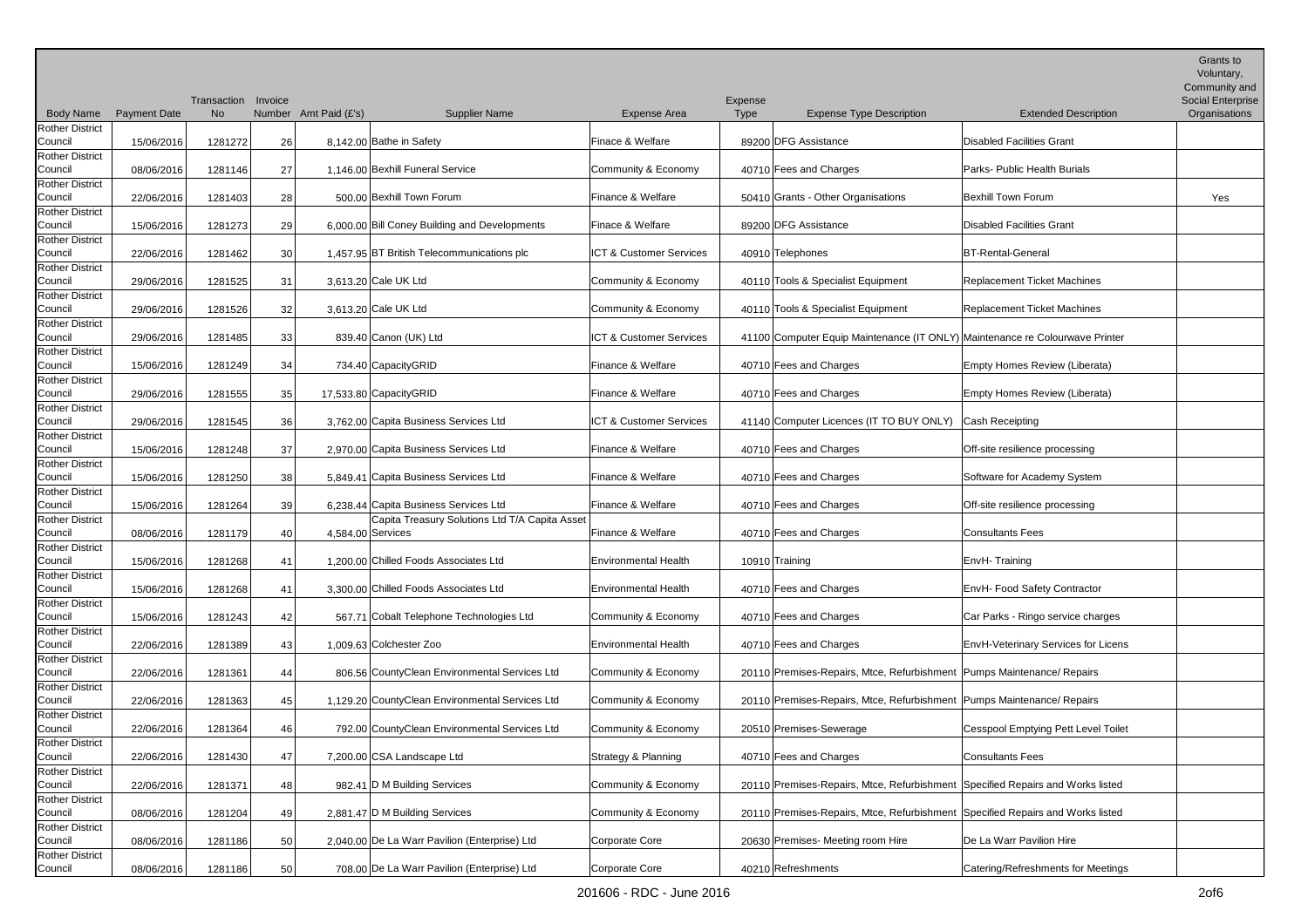|                                   |                     | Transaction Invoice |    |                                                                         |                                | Expense     |                                                                           |                                                     | Grants to<br>Voluntary,<br>Community and<br><b>Social Enterprise</b> |
|-----------------------------------|---------------------|---------------------|----|-------------------------------------------------------------------------|--------------------------------|-------------|---------------------------------------------------------------------------|-----------------------------------------------------|----------------------------------------------------------------------|
| <b>Body Name</b>                  | <b>Payment Date</b> | No                  |    | Number Amt Paid (£'s)<br><b>Supplier Name</b>                           | <b>Expense Area</b>            | <b>Type</b> | <b>Expense Type Description</b>                                           | <b>Extended Description</b>                         | Organisations                                                        |
| <b>Rother District</b><br>Council | 22/06/2016          | 1281449             | 51 | 723.38 Dell Corporation Ltd                                             | Strategy & Planning            |             | 41110 Additional Computer Equipment                                       | New PC/Computer                                     |                                                                      |
| <b>Rother District</b><br>Council | 22/06/2016          | 1281410             | 52 | 4,532.76 DGC (Historic Buildings) Consultants Ltd                       | <b>Strategy &amp; Planning</b> |             | 40710 Fees and Charges                                                    | <b>Consultants Fees</b>                             |                                                                      |
| <b>Rother District</b><br>Council | 15/06/2016          | 1281216             | 53 | 1,076.40 Diamond Hygiene Ltd                                            | Community & Economy            |             | 20820 Premises-Cleaning Materials                                         | <b>Premises Cleaning Materials</b>                  |                                                                      |
| <b>Rother District</b><br>Council | 22/06/2016          | 1281339             | 54 | 25,589.28 Electoral Reform Services Ltd                                 | Corporate & Human<br>Resources |             | 40410 Printing (Non Print Room)                                           | election only - print -non print room<br>(ECU)GROSS |                                                                      |
| <b>Rother District</b><br>Council | 29/06/2016          | 1281557             | 55 | 17,193.66 Electoral Reform Services Ltd                                 | Corporate & Human<br>Resources |             | 40410 Printing (Non Print Room)                                           | election only - print -non print room<br>(ECU)GROSS |                                                                      |
| <b>Rother District</b><br>Council | 22/06/2016          | 1281263             | 56 | English Landscapes Maintenance Ltd T/A The<br>79,504.99 Landscape Group | Community & Economy            |             | 20910 Premises-Routine Grounds Mtce                                       | Parks-Grounds Maintenance Contracts                 |                                                                      |
| <b>Rother District</b><br>Council | 15/06/2016          | 1281237             | 57 | 588.00 Evolution Water Services Ltd                                     | Community & Economy            |             | 40710 Fees and Charges                                                    | Legionella Sampling and Monitoring                  |                                                                      |
| <b>Rother District</b><br>Council | 22/06/2016          | 1281316             | 58 | 1,800.00 Family Mosaic Housing                                          | Finace & Welfare               |             | 89200 DFG Assistance                                                      | Disabled Facilities Grant                           |                                                                      |
| <b>Rother District</b><br>Council | 22/06/2016          | 1281318             | 59 | 670.64 Family Mosaic Housing                                            | Finace & Welfare               |             | 89200 DFG Assistance                                                      | Disabled Facilities Grant                           |                                                                      |
| Rother District<br>Council        | 29/06/2016          | 1281567             | 60 | 713.84 Family Mosaic Housing                                            | Finace & Welfare               |             | 89200 DFG Assistance                                                      | Disabled Facilities Grant                           |                                                                      |
| <b>Rother District</b><br>Council | 29/06/2016          | 1281572             | 61 | 683.24 Family Mosaic Housing                                            | Finace & Welfare               |             | 89200 DFG Assistance                                                      | Disabled Facilities Grant                           |                                                                      |
| <b>Rother District</b><br>Council | 29/06/2016          | 1281573             | 62 | 794.81 Family Mosaic Housing                                            | Finace & Welfare               |             | 89200 DFG Assistance                                                      | Disabled Facilities Grant                           |                                                                      |
| <b>Rother District</b><br>Council | 08/06/2016          | 1281200             | 63 | 654.36 Flame Ltd                                                        | ICT & Customer Services        |             | 50510 Private Contractors                                                 | Maintenance Contracts-Printing                      |                                                                      |
| <b>Rother District</b><br>Council | 08/06/2016          | 1281208             | 64 | 720.00 Foxhills Tree Services Ltd                                       | Community & Economy            |             | 50510 Private Contractors                                                 | Street Cleaning - Grounds Maintenance<br>contract   |                                                                      |
| <b>Rother District</b><br>Council | 08/06/2016          | 1281215             | 65 | 1.860.00 Foxhills Tree Services Ltd                                     | Community & Economy            |             | 20110 Premises-Repairs, Mtce, Refurbishment Parks-Tree Works              |                                                     |                                                                      |
| <b>Rother District</b><br>Council | 08/06/2016          | 1281185             | 66 | 637.20 Frontier Software Plc                                            | Finance & Welfare              |             | 10910 Training                                                            | Training for Payroll System                         |                                                                      |
| <b>Rother District</b><br>Council | 22/06/2016          | 1281355             | 67 | 2,275.00 Globetask Ltd                                                  | Finance & Welfare              |             | 40710 Fees and Charges                                                    | Consultants Fees                                    |                                                                      |
| <b>Rother District</b><br>Council | 22/06/2016          | 1281458             | 68 | 1,440.00 GOSS Interactive Ltd                                           | Community & Economy            |             | 41120 Computer Equipment (IT ONLY)                                        | Maint Web Content Mngmnt Sys                        |                                                                      |
| <b>Rother District</b><br>Council | 22/06/2016          | 1281456             | 69 | 2,400.00 GOSS Interactive Ltd                                           | ICT & Customer Services        |             | 41120 Computer Equipment (IT ONLY)                                        | Maint Web Content Mngmnt Sys                        |                                                                      |
| <b>Rother District</b><br>Council | 22/06/2016          | 1281322             | 70 | 720.00 Guardian News and Media Ltd                                      | Corporate & Human<br>Resources |             | 11010 Advertising Vacancies                                               | Advertising Vacant Post                             |                                                                      |
| <b>Rother District</b><br>Council | 08/06/2016          | 1281106             | 71 | 2,100.00 Hastings and Rother Mediation Service                          | <b>Environmental Health</b>    |             | SLAs - Voluntary Assoc et al<br>50310 (Committee Approved)                | Hastings + Rother CAB - Mediation S                 | Yes                                                                  |
| <b>Rother District</b><br>Council | 22/06/2016          | 1281398             | 72 | 522.00 Hastings Locksmiths and Key Service                              | Community & Economy            |             | 20110 Premises-Repairs, Mtce, Refurbishment Repairs/Maintenance - various |                                                     |                                                                      |
| <b>Rother District</b><br>Council | 15/06/2016          | 1281292             | 73 | 3,308.00 Hurst Green Village Hall                                       | Finance & Welfare              |             | 89110 Community Projects Grants                                           | Community Grants Scheme                             | Yes                                                                  |
| <b>Rother District</b><br>Council | 29/06/2016          | 1281575             | 74 | 8,000.00 J D Mills Ltd                                                  | Finace & Welfare               |             | 89200 DFG Assistance                                                      | Disabled Facilities Grant                           |                                                                      |
| Rother District<br>Council        | 08/06/2016          | 1281159             | 75 | 1.500.00 Jackson Stops + Staff JSS (South East) Ltd                     | Finace & Welfare               |             | 50530 Other Third Party Payments                                          | Homelessness Prevention Projects                    |                                                                      |
| <b>Rother District</b><br>Council | 29/06/2016          | 1281510             | 76 | 2,760.00 JGP Resourcing Ltd                                             | Corporate & Human<br>Resources |             | 11010 Advertising Vacancies                                               | Advertising Vacant Post                             |                                                                      |
| <b>Rother District</b><br>Council | 22/06/2016          | 1281310             | 77 | 637.20 Johnston Publishing Ltd                                          | Strategy & Planning            |             | 40470 Publicity                                                           | Planadv - Rye + Battle Observer                     |                                                                      |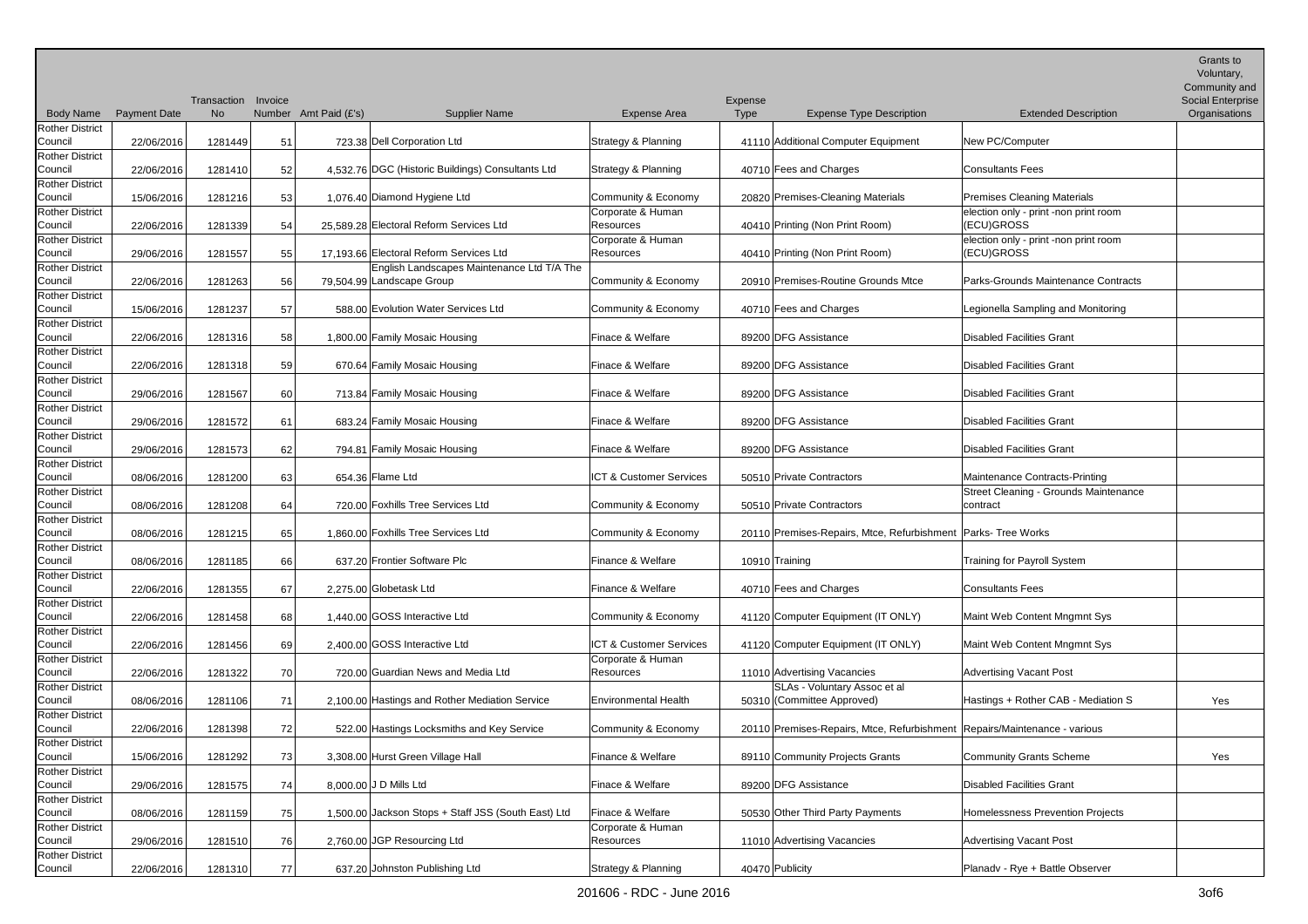|                                            |                     |             |         |                                                       |                                          |             |                                                                                |                                  | Grants to<br>Voluntary,<br>Community and |
|--------------------------------------------|---------------------|-------------|---------|-------------------------------------------------------|------------------------------------------|-------------|--------------------------------------------------------------------------------|----------------------------------|------------------------------------------|
|                                            |                     | Transaction | Invoice |                                                       |                                          | Expense     |                                                                                |                                  | <b>Social Enterprise</b>                 |
| <b>Body Name</b><br><b>Rother District</b> | <b>Payment Date</b> | No          |         | Number Amt Paid (£'s)<br><b>Supplier Name</b>         | <b>Expense Area</b><br>Corporate & Human | <b>Type</b> | <b>Expense Type Description</b>                                                | <b>Extended Description</b>      | Organisations                            |
| Council                                    | 22/06/2016          | 1281312     | 78      | 614.35 Johnston Publishing Ltd                        | Resources                                |             | 11010 Advertising Vacancies                                                    | <b>Advertising Vacant Post</b>   |                                          |
| <b>Rother District</b>                     |                     |             |         |                                                       | Corporate & Human                        |             |                                                                                |                                  |                                          |
| Council                                    | 22/06/2016          | 1281309     | 79      | 614.35 Johnston Publishing Ltd                        | Resources                                |             | 11010 Advertising Vacancies                                                    | Advertising Vacant Post          |                                          |
| Rother District                            |                     |             |         |                                                       |                                          |             |                                                                                |                                  |                                          |
| Council                                    | 22/06/2016          | 1281311     | 80      | 991.20 Johnston Publishing Ltd                        | Strategy & Planning                      |             | 40470 Publicity                                                                | Planadv - Rye + Battle Observer  |                                          |
| <b>Rother District</b>                     |                     |             |         |                                                       |                                          |             |                                                                                |                                  |                                          |
| Council                                    | 29/06/2016          | 1281560     | 81      | 672.60 Johnston Publishing Ltd                        | Strategy & Planning                      |             | 40470 Publicity                                                                | Planady - Rye + Battle Observer  |                                          |
| <b>Rother District</b>                     |                     |             |         |                                                       |                                          |             |                                                                                |                                  |                                          |
| Council                                    | 15/06/2016          | 1281284     | 82      | 11,899.37 KCOM Group Plc                              | ICT & Customer Services                  |             | 40910 Telephones                                                               | <b>BT Smartnumber Charges</b>    |                                          |
| <b>Rother District</b>                     |                     |             |         |                                                       |                                          |             |                                                                                |                                  |                                          |
| Council                                    | 29/06/2016          | 1281490     | 83      | 2,386.39 KCOM Group Plc                               | ICT & Customer Services                  |             | 40910 Telephones                                                               | <b>BT Smartnumber Charges</b>    |                                          |
| <b>Rother District</b><br>Council          | 29/06/2016          | 1281542     | 84      | 67,637.88 Kier Services - Environmental               | <b>Corporate Core</b>                    |             | 50510 Private Contractors                                                      | VARIABLE CORE Joint Waste Cost   |                                          |
| <b>Rother District</b>                     |                     |             |         |                                                       |                                          |             |                                                                                |                                  |                                          |
| Council                                    | 15/06/2016          | 1281234     | 85      | 528.00 Killgerm Chemicals Ltd                         | <b>Environmental Health</b>              |             | 10910 Training                                                                 | EnvH-Training                    |                                          |
| <b>Rother District</b>                     |                     |             |         |                                                       |                                          |             |                                                                                |                                  |                                          |
| Council                                    | 08/06/2016          | 1281108     | 86      | 1,560.96 KSD Group Ltd                                | Community & Economy                      |             | 20110 Premises-Repairs, Mtce, Refurbishment   Repairs - Roofing Works          |                                  |                                          |
| Rother District                            |                     |             |         |                                                       |                                          |             |                                                                                |                                  |                                          |
| Council                                    | 22/06/2016          | 1281455     | 87      | 8,097.86 Land Securities Properties Ltd               | Community & Economy                      |             | 40710 Fees and Charges                                                         | Service Charge-Land Securities   |                                          |
| <b>Rother District</b>                     |                     |             |         |                                                       |                                          |             |                                                                                |                                  |                                          |
| Council                                    | 22/06/2016          | 1281324     | 88      | 555.00 LAVAT Consulting Ltd                           | Finance & Welfare                        |             | 10910 Training                                                                 | Training                         |                                          |
| <b>Rother District</b>                     |                     |             |         |                                                       |                                          |             |                                                                                |                                  |                                          |
| Council                                    | 22/06/2016          | 1281324     | 88      | 75.00 LAVAT Consulting Ltd                            | Finance & Welfare                        |             | 10910 Training                                                                 | Training                         |                                          |
| <b>Rother District</b>                     |                     |             |         |                                                       |                                          |             |                                                                                |                                  |                                          |
| Council<br><b>Rother District</b>          | 22/06/2016          | 1281141     | 89      | 4,446.00 LESSHOMELESS LTD                             | Finace & Welfare                         |             | 40710 Fees and Charges                                                         | Bed and Breakfast Accom - misc.  |                                          |
| Council                                    | 15/06/2016          | 1281283     | 90      | 6,090.57 McKimmie Construction Ltd                    | Finace & Welfare                         |             | 89200 DFG Assistance                                                           | Disabled Facilities Grant        |                                          |
| <b>Rother District</b>                     |                     |             |         |                                                       |                                          |             |                                                                                |                                  |                                          |
| Council                                    | 22/06/2016          | 1281359     | 91      | 2,318.40 Metalfab Engineering Ltd                     | Community & Economy                      |             | 20110 Premises-Repairs, Mtce, Refurbishment Specified Repairs and Works listed |                                  |                                          |
| Rother District                            |                     |             |         |                                                       |                                          |             |                                                                                |                                  |                                          |
| Council                                    | 15/06/2016          | 1281223     | 92      | 11.99 Misco                                           | ICT & Customer Services                  |             | 40110 Tools & Specialist Equipment                                             | Carriage/Handling Charge         |                                          |
| <b>Rother District</b>                     |                     |             |         |                                                       |                                          |             |                                                                                |                                  |                                          |
| Council                                    | 15/06/2016          | 1281223     | 92      | 1,204.80 Misco                                        | ICT & Customer Services                  |             | 41120 Computer Equipment (IT ONLY)                                             | New Computer Hardware            |                                          |
| Rother District                            |                     |             |         |                                                       |                                          |             |                                                                                |                                  |                                          |
| Council                                    | 08/06/2016          | 1281161     | 93      | 1,550.00 Mrs Louisa West                              | Finace & Welfare                         |             | 50530 Other Third Party Payments                                               | Homelessness Prevention Projects |                                          |
| Rother District                            |                     |             |         |                                                       |                                          |             |                                                                                |                                  |                                          |
| Council                                    | 29/06/2016          | 1281579     | 94      | 1.500.00 Mrs Louisa West                              | Finace & Welfare                         |             | 40710 Fees and Charges                                                         | Rent in Advance for Homeless     |                                          |
| <b>Rother District</b><br>Council          | 29/06/2016          | 1281506     | 95      | NCC Services Ltd (T/A NCC Group Escrow<br>756.00 Ltd) | ICT & Customer Services                  |             | 41140 Computer Licences (IT TO BUY ONLY)                                       | Advance Pay ESCROW Agreement     |                                          |
| <b>Rother District</b>                     |                     |             |         |                                                       |                                          |             |                                                                                |                                  |                                          |
| Council                                    | 08/06/2016          | 1280743     | 96      | 17.88 NewAuto Ltd T/A MOGO (UK)                       | <b>Environmental Health</b>              |             | 40110 Tools & Specialist Equipment                                             | Carriage/Handling Charge         |                                          |
| <b>Rother District</b>                     |                     |             |         |                                                       |                                          |             |                                                                                |                                  |                                          |
| Council                                    | 08/06/2016          | 1280743     | 96      | 1,098.60 NewAuto Ltd T/A MOGO (UK)                    | <b>Environmental Health</b>              |             | 50530 Other Third Party Payments                                               | EnvH- Taxi Licence Plates        |                                          |
| <b>Rother District</b>                     |                     |             |         |                                                       |                                          |             |                                                                                |                                  |                                          |
| Council                                    | 22/06/2016          | 1281317     | 97      | 10,000.00 Nutra Plumbing and Heating Ltd              | Finace & Welfare                         |             | 89200 DFG Assistance                                                           | Disabled Facilities Grant        |                                          |
| Rother District                            |                     |             |         |                                                       |                                          |             |                                                                                |                                  |                                          |
| Council                                    | 29/06/2016          | 1281570     | 98      | 4,759.00 Nutra Plumbing and Heating Ltd               | Finace & Welfare                         |             | 89200 DFG Assistance                                                           | Disabled Facilities Grant        |                                          |
| <b>Rother District</b>                     |                     |             |         |                                                       |                                          |             |                                                                                |                                  |                                          |
| Council                                    | 29/06/2016          | 1281571     | 99      | 5,298.72 Nutra Plumbing and Heating Ltd               | Finace & Welfare                         |             | 89200 DFG Assistance                                                           | Disabled Facilities Grant        |                                          |
| <b>Rother District</b><br>Council          | 15/06/2016          | 1281242     | 100     | 15,120.00 O2 (UK) Ltd                                 | ICT & Customer Services                  |             | 40920 Mobile Phones                                                            | Purchase of mobile phones        |                                          |
| <b>Rother District</b>                     |                     |             |         |                                                       | Corporate & Human                        |             |                                                                                |                                  |                                          |
| Council                                    | 22/06/2016          | 1281382     | 101     | 2,006.40 Office Furniture Online                      | Resources                                |             | 40110 Tools & Specialist Equipment                                             | Health and Safety Act Equipment  |                                          |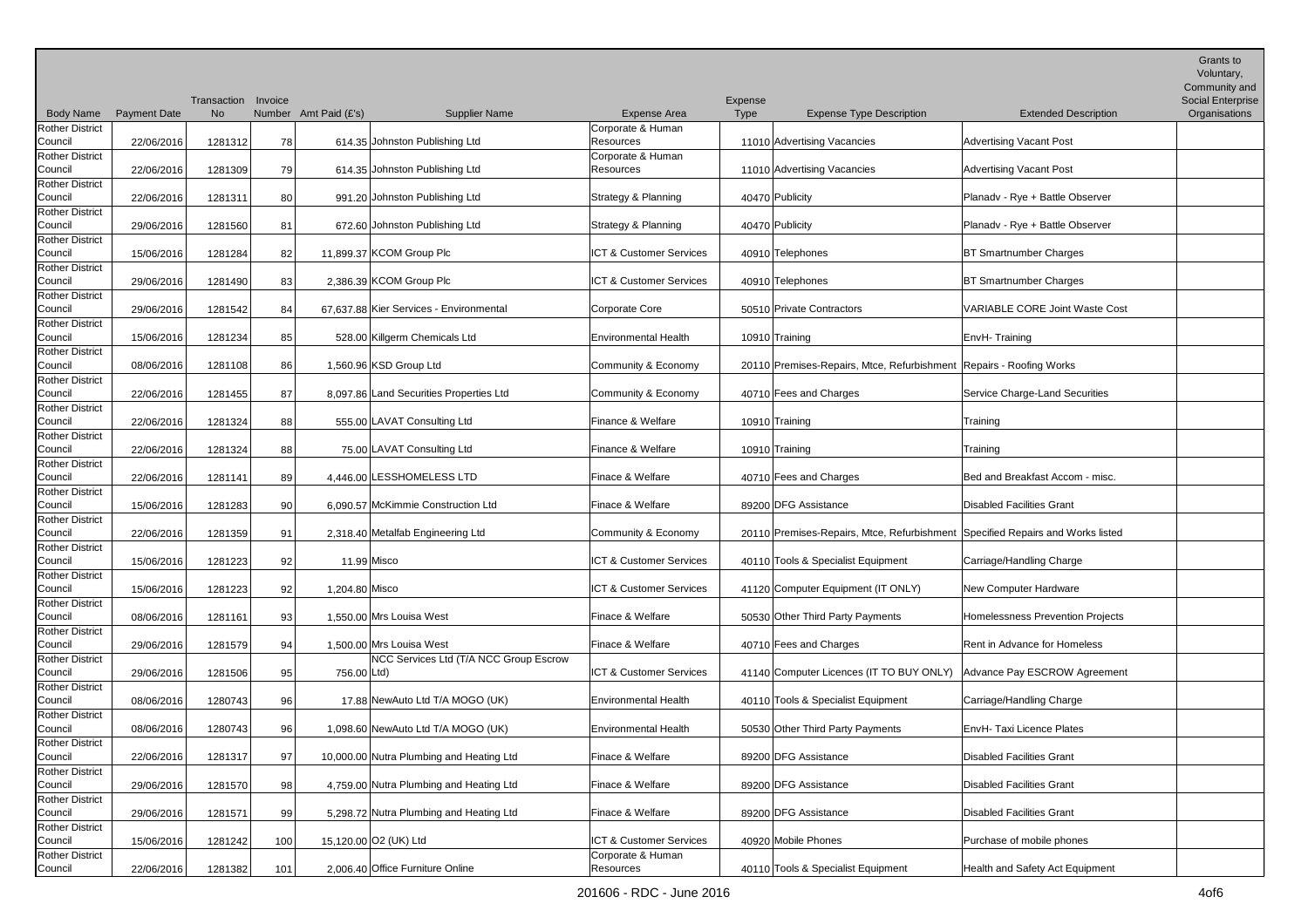|                                   |                     | Transaction Invoice |     |                                                  |                         | Expense |                                                                                   |                                     | Grants to<br>Voluntary,<br>Community and<br><b>Social Enterprise</b> |
|-----------------------------------|---------------------|---------------------|-----|--------------------------------------------------|-------------------------|---------|-----------------------------------------------------------------------------------|-------------------------------------|----------------------------------------------------------------------|
| <b>Body Name</b>                  | <b>Payment Date</b> | No                  |     | Number Amt Paid (£'s)<br><b>Supplier Name</b>    | <b>Expense Area</b>     | Type    | <b>Expense Type Description</b>                                                   | <b>Extended Description</b>         | Organisations                                                        |
| <b>Rother District</b><br>Council | 22/06/2016          | 1281325             | 102 | 1.073.16 Owlett-Jaton                            | Community & Economy     |         | 40110 Tools & Specialist Equipment                                                | Purchase of Padlocks                |                                                                      |
| <b>Rother District</b><br>Council | 22/06/2016          | 1281384             | 103 | 1,110.01 Palmstead Nurseries Ltd                 | Community & Economy     |         | 20110 Premises-Repairs, Mtce, Refurbishment   Parks- Purchase of Plants           |                                     |                                                                      |
| <b>Rother District</b>            |                     |                     |     |                                                  | Corporate & Human       |         |                                                                                   |                                     |                                                                      |
| Council                           | 29/06/2016          | 1281487             | 104 | 4,040.00 Pitney Bowes Purchase Power             | Resources               |         | 99010 Stock Accounts                                                              | Town Hall Franking Machine          |                                                                      |
| <b>Rother District</b>            |                     |                     |     |                                                  |                         |         | <b>General Stationery (PRINT ROOM</b>                                             |                                     |                                                                      |
| Council                           | 22/06/2016          | 1281379             | 105 | 547.20 Premier Paper Group Ltd                   | ICT & Customer Services |         | 40520 ONLY)                                                                       | General Stationery (Print Room ONLY |                                                                      |
| <b>Rother District</b><br>Council | 22/06/2016          | 1281379             | 105 | 12.00 Premier Paper Group Ltd                    | ICT & Customer Services |         | 40530 Photocopy Paper (PRINT ROOM ONLY) Colour Copy Paper SRA3                    |                                     |                                                                      |
| <b>Rother District</b>            |                     |                     |     |                                                  |                         |         |                                                                                   |                                     |                                                                      |
| Council                           | 22/06/2016          | 1281369             | 106 | 762.00 R French and Son Ltd                      | Community & Economy     |         | 40710 Fees and Charges                                                            | Hire of Skip                        |                                                                      |
| <b>Rother District</b>            |                     |                     |     |                                                  |                         |         |                                                                                   |                                     |                                                                      |
| Council                           | 22/06/2016          | 1281370             | 107 | 715.20 R French and Son Ltd                      | Community & Economy     |         | 40710 Fees and Charges                                                            | Hire of Skip                        |                                                                      |
| <b>Rother District</b>            |                     |                     |     |                                                  |                         |         |                                                                                   |                                     |                                                                      |
| Council                           | 15/06/2016          | 1281225             | 108 | 1,068.00 Readyhedge Ltd                          | Community & Economy     |         | 20110 Premises-Repairs, Mtce, Refurbishment   Parks- Purchase of Plants           |                                     |                                                                      |
| <b>Rother District</b><br>Council |                     | 1281577             | 109 | 21,250.00 Rother District Citizens Advice Bureau | Finance & Welfare       |         | SLAs - Voluntary Assoc et al<br>50310 (Committee Approved)                        | Bexhill and Rother CAB              |                                                                      |
| <b>Rother District</b>            | 29/06/2016          |                     |     |                                                  |                         |         |                                                                                   |                                     | Yes                                                                  |
| Council                           | 22/06/2016          | 1281429             | 110 | 538.30 Rye Hire Ltd                              | Community & Economy     |         | 20110 Premises-Repairs, Mtce, Refurbishment   Purchase of Materials - Build Maint |                                     |                                                                      |
| <b>Rother District</b>            |                     |                     |     |                                                  |                         |         |                                                                                   |                                     |                                                                      |
| Council                           | 22/06/2016          | 1281402             | 111 | 1,600.00 Savills (UK) Ltd                        | Community & Economy     |         | 40710 Fees and Charges                                                            | <b>Consultants Fees</b>             |                                                                      |
| <b>Rother District</b>            |                     |                     |     |                                                  |                         |         |                                                                                   |                                     |                                                                      |
| Council                           | 08/06/2016          | 1281169             | 112 | 504.00 Solutions Accommodation Providers Ltd     | Finace & Welfare        |         | 40710 Fees and Charges                                                            | Bed and Breakfast Accom - misc.     |                                                                      |
| <b>Rother District</b>            |                     |                     |     |                                                  |                         |         |                                                                                   |                                     |                                                                      |
| Council<br><b>Rother District</b> | 08/06/2016          | 1281144             | 113 | 504.00 Solutions Accommodation Providers Ltd     | Finace & Welfare        |         | 40710 Fees and Charges                                                            | Bed and Breakfast Accom - misc.     |                                                                      |
| Council                           | 22/06/2016          | 1281475             | 114 | 504.00 Solutions Accommodation Providers Ltd     | Finace & Welfare        |         | 40710 Fees and Charges                                                            | Bed and Breakfast Accom - misc.     |                                                                      |
| <b>Rother District</b>            |                     |                     |     |                                                  |                         |         |                                                                                   |                                     |                                                                      |
| Council                           | 22/06/2016          | 1281338             | 115 | 504.00 Solutions Accommodation Providers Ltd     | Finace & Welfare        |         | 40710 Fees and Charges                                                            | Bed and Breakfast Accom - misc.     |                                                                      |
| <b>Rother District</b>            |                     |                     |     |                                                  |                         |         |                                                                                   |                                     |                                                                      |
| Council                           | 29/06/2016          | 1281544             | 116 | 504.00 Solutions Accommodation Providers Ltd     | Finace & Welfare        |         | 40710 Fees and Charges                                                            | Bed and Breakfast Accom - misc.     |                                                                      |
| <b>Rother District</b>            |                     |                     |     |                                                  |                         |         |                                                                                   |                                     |                                                                      |
| Council                           | 22/06/2016          | 1281342             | 117 | 857.28 Southeast Marketing Ltd T/A GP PromoWear  | Community & Economy     |         | 40310 Clothing, Uniforms                                                          | <b>Mens Protective-Other</b>        |                                                                      |
| <b>Rother District</b>            |                     |                     |     |                                                  |                         |         |                                                                                   |                                     |                                                                      |
| Council<br>Rother District        | 08/06/2016          | 1281109             | 118 | 387.35 Southern Water                            | Community & Economy     |         | 20410 Premises-Water                                                              | <b>Water Charges</b>                |                                                                      |
| Council                           | 08/06/2016          | 1281109             | 118 | 671.83 Southern Water                            | Community & Economy     |         | 20510 Premises-Sewerage                                                           | Sewage Charges                      |                                                                      |
| <b>Rother District</b>            |                     |                     |     |                                                  | Corporate & Human       |         |                                                                                   |                                     |                                                                      |
| Council                           | 29/06/2016          | 1281524             | 119 | 595.00 Staywell Occupational Health Ltd          | Resources               |         | 50530 Other Third Party Payments                                                  | Occupational Health                 |                                                                      |
| <b>Rother District</b>            |                     |                     |     |                                                  |                         |         |                                                                                   |                                     |                                                                      |
| Council                           | 08/06/2016          | 1281105             | 120 | 2,007.36 Strata Safety Solutions                 | Community & Economy     |         | 40710 Fees and Charges                                                            | Parks- Consultants Fees             |                                                                      |
| <b>Rother District</b>            |                     |                     |     |                                                  |                         |         |                                                                                   |                                     |                                                                      |
| Council                           | 22/06/2016          | 1281321             | 121 | 914.40 Streetmaster (South Wales) Ltd            | Community & Economy     |         | 20110 Premises-Repairs, Mtce, Refurbishment   Parks-Benches                       |                                     |                                                                      |
| <b>Rother District</b>            |                     |                     |     |                                                  |                         |         |                                                                                   |                                     |                                                                      |
| Council<br><b>Rother District</b> | 22/06/2016          | 1281321             | 121 | 129.60 Streetmaster (South Wales) Ltd            | Community & Economy     |         | 40110 Tools & Specialist Equipment                                                | Supply of Litter Bins               |                                                                      |
| Council                           | 22/06/2016          | 1281321             | 121 | 25.20 Streetmaster (South Wales) Ltd             | Community & Economy     |         | 40710 Fees and Charges                                                            | Carriage of Supplies                |                                                                      |
| <b>Rother District</b>            |                     |                     |     |                                                  |                         |         |                                                                                   |                                     |                                                                      |
| Council                           | 22/06/2016          | 1281321             | 121 | 78.00 Streetmaster (South Wales) Ltd             | Community & Economy     |         | 40710 Fees and Charges                                                            | Carriage of Supplies                |                                                                      |
| <b>Rother District</b>            |                     |                     |     |                                                  |                         |         |                                                                                   |                                     |                                                                      |
| Council                           | 22/06/2016          | 1281360             | 122 | 1,315.34 The Fountain Workshop (Maintenance) Ltd | Community & Economy     |         | 50510 Private Contractors                                                         | <b>Water Feature Maintenance</b>    |                                                                      |
| <b>Rother District</b><br>Council | 22/06/2016          | 1281365             | 123 | 1,752.14 The Fountain Workshop (Maintenance) Ltd | Community & Economy     |         | 50510 Private Contractors                                                         | Water Feature Maintenance           |                                                                      |
|                                   |                     |                     |     |                                                  |                         |         |                                                                                   |                                     |                                                                      |